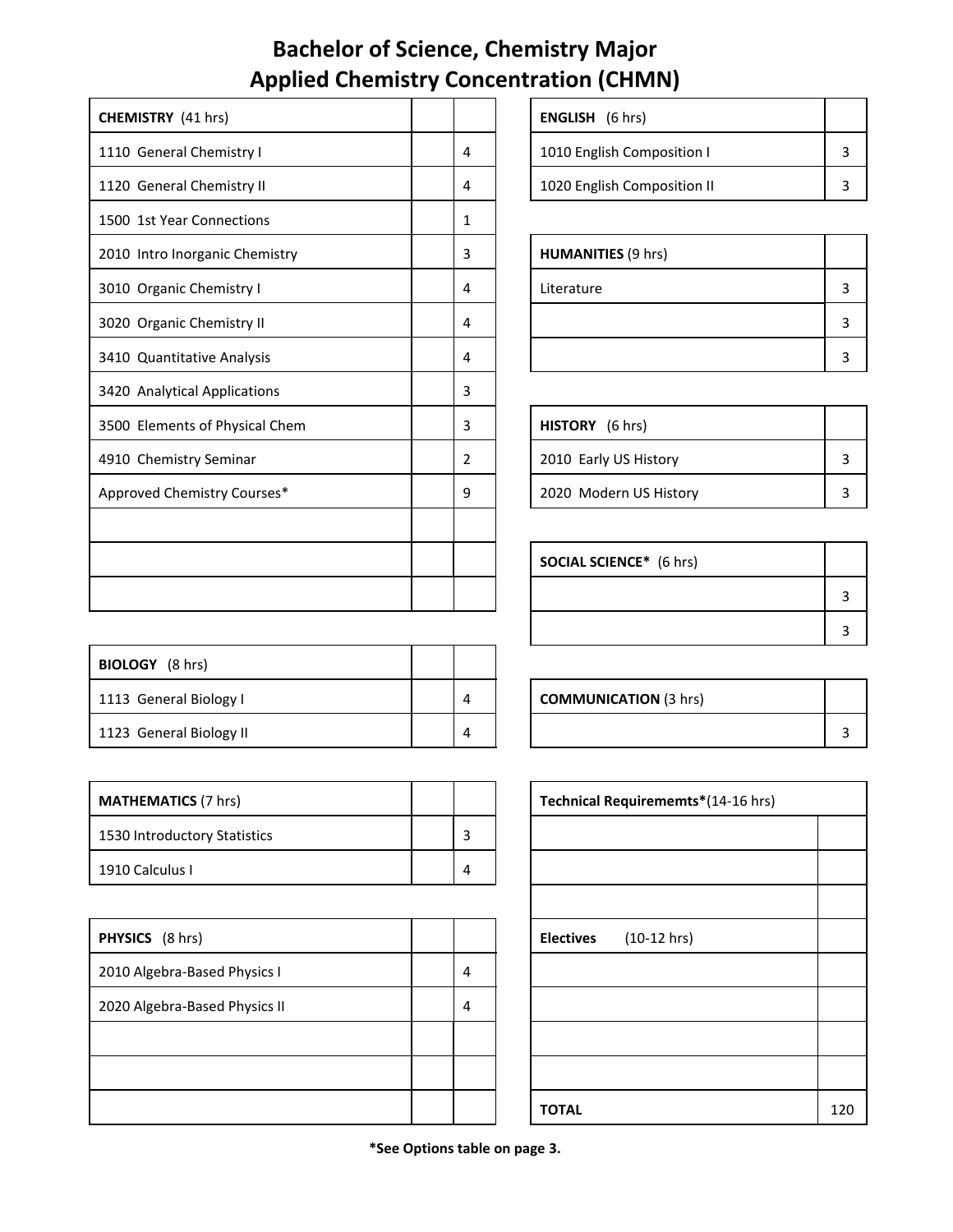## **Bachelor of Science, Chemistry Major Applied Chemistry Concentration (CHMN)**

| <b>FRESHMAN YEAR</b> |                       |                                       |              |
|----------------------|-----------------------|---------------------------------------|--------------|
| <b>DISC</b>          | <b>NUMBER</b>         | <b>SUBJECT</b>                        | <b>HOURS</b> |
| <b>CHEM</b>          | 1110,1120             | <b>General Chemistry I, II</b>        | 8            |
| <b>CHEM</b>          | 1500                  | First-Year Connections/Advisement     | 1            |
| <b>BIOL</b>          | 1113,1123             | General Biology I, II                 | 8            |
| <b>MATH</b>          | 1530                  | <b>Introductory Statistics</b>        | 3            |
| <b>ENGL</b>          | 1010,1020             | <b>English Composition I, II</b>      | 6            |
| <b>HUM</b>           | -------               | Humanities (Gen Ed)                   | 3            |
|                      |                       | <b>TOTAL</b>                          | 29           |
|                      |                       |                                       |              |
|                      | <b>SOPHOMORE YEAR</b> |                                       |              |
| <b>DISC</b>          | <b>NUMBER</b>         | <b>SUBJECT</b>                        | <b>HOURS</b> |
| <b>CHEM</b>          | 2010                  | Introduction to Inorganic Chemistry   | 3            |
| <b>CHEM</b>          | 3410,3420             | Quant.Analysis, Analytical Appl'ns    | 7            |
| <b>DTR</b>           |                       | Technical Requirement*                | 3            |
| <b>PHYS</b>          | 2010,2020             | Algebra-Based Physics I, II           | 8            |
| <b>MATH</b>          | 1910                  | Calculus I                            | 4            |
| SS                   | -------               | Social Science (Gen Ed)*              | 6            |
|                      |                       | <b>TOTAL</b>                          | 31           |
|                      |                       |                                       |              |
| <b>JUNIOR YEAR</b>   |                       |                                       |              |
| <b>DISC</b>          | <b>NUMBER</b>         | <b>SUBJECT</b>                        | <b>HOURS</b> |
| <b>CHEM</b>          | 3010,3020             | <b>Organic Chemistry I, II</b>        | 8            |
| <b>CHEM</b>          | 3500                  | <b>Elements of Physical Chemistry</b> | 3            |
| <b>COM</b>           |                       | <b>Communication (Gen Ed)</b>         | 3            |
| <b>HIST</b>          | 2010,2020             | Early and Modern US History           | 6            |
| <b>HUM</b>           |                       | Humanities (Gen Ed)                   | 3            |
| <b>DTR</b>           |                       | Technical Requirements*               | 7            |
|                      |                       | <b>TOTAL</b>                          | 30           |
|                      |                       |                                       |              |
| <b>SENIOR YEAR</b>   |                       |                                       |              |
| <b>DISC</b>          | <b>NUMBER</b>         | <b>SUBJECT</b>                        | <b>HOURS</b> |
| <b>CHEM</b>          | 4910                  | <b>Chemistry Seminar</b>              | 2            |
| <b>CHEM</b>          |                       | Advanced CHEM courses*                | 9            |
| <b>HUM</b>           |                       | Humanities (Gen Ed)                   | 3            |
| <b>DTR</b>           |                       | Technical Requirements*               | $4 - 6$      |
| <b>ELEC</b>          |                       | Elective                              | $10 - 12$    |
|                      |                       | <b>TOTAL</b>                          | 30           |

**\*See Options table on page 3.**